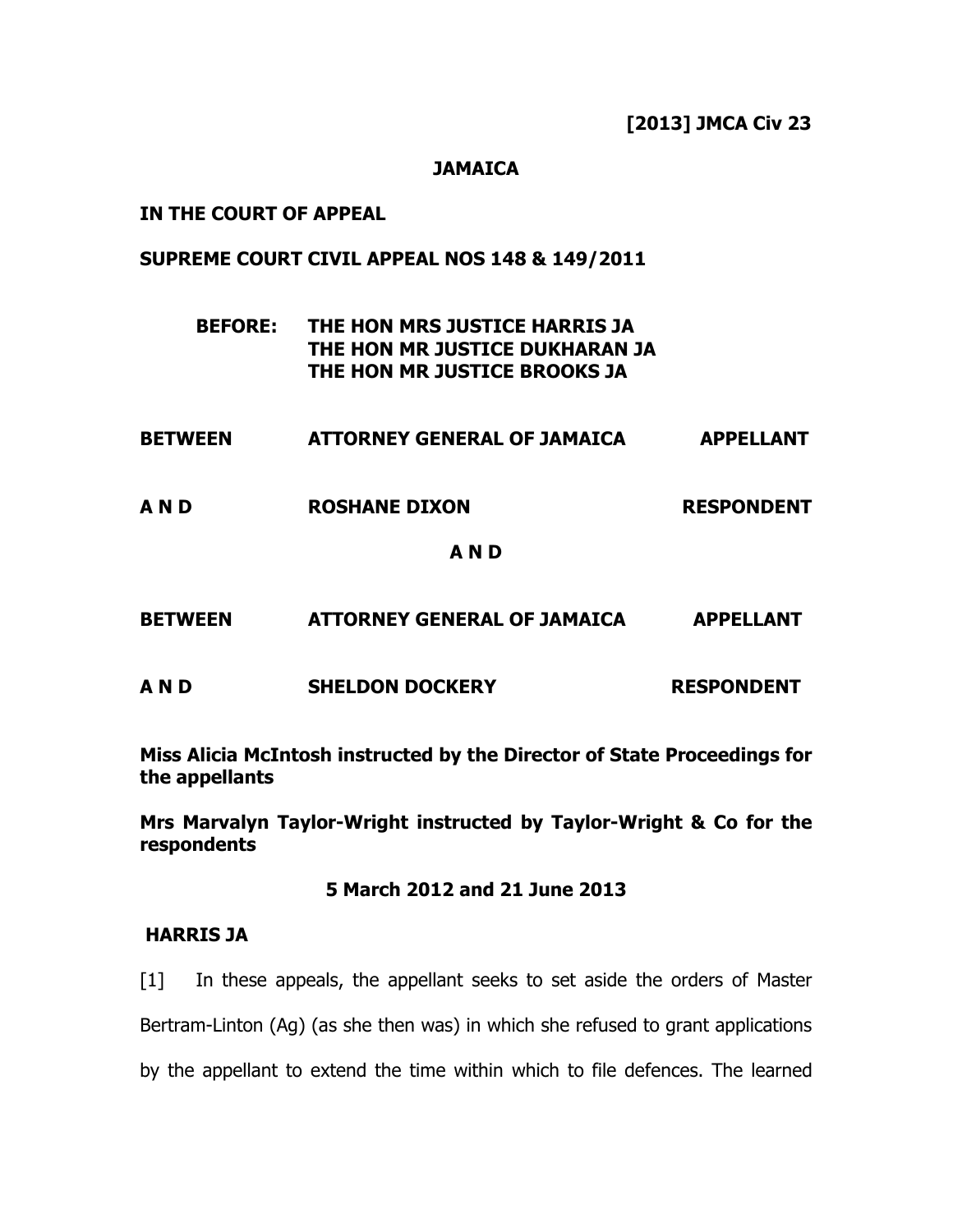master, after refusing the applications, granted the respondents leave to enter judgment in default of defence. In the interest of expediency and convenience these cases, although not consolidated, were heard by the learned master simultaneously.

# Background re Sheldon Dockery

[2] On 2 July 2010, the respondent, Sheldon Dockery, commenced proceedings against the appellant claiming damages for false imprisonment and malicious prosecution. The claim form having been served, an acknowledgement of service was filed by the appellant on 19 July 2010. No defence having been filed, on 31 January 2011, the respondent filed an application to enter judgment in default of defence.

[3] On 7 March 2011, the appellant made an application for an extension of time to file and serve a defence. In a supporting affidavit, sworn by Miss Alecia McIntosh, paragraphs 4 and 5 state:

- "4. That the time in which to file a Defence in this matter pursuant to Rule 10.3 (1) of the Civil Procedure Rules 2002 expired on or about October 15, 2010. We had yet to receive complete instructions which would enable us to comply with the aforementioned rule. Sufficient instructions to enable an assessment of the claim were only received earlier this month.
- 5. The delay in filing a Defence was not deliberate and should the Court be minded to grant the orders sought in this application it is unlikely that the Claimant will suffer any real prejudice."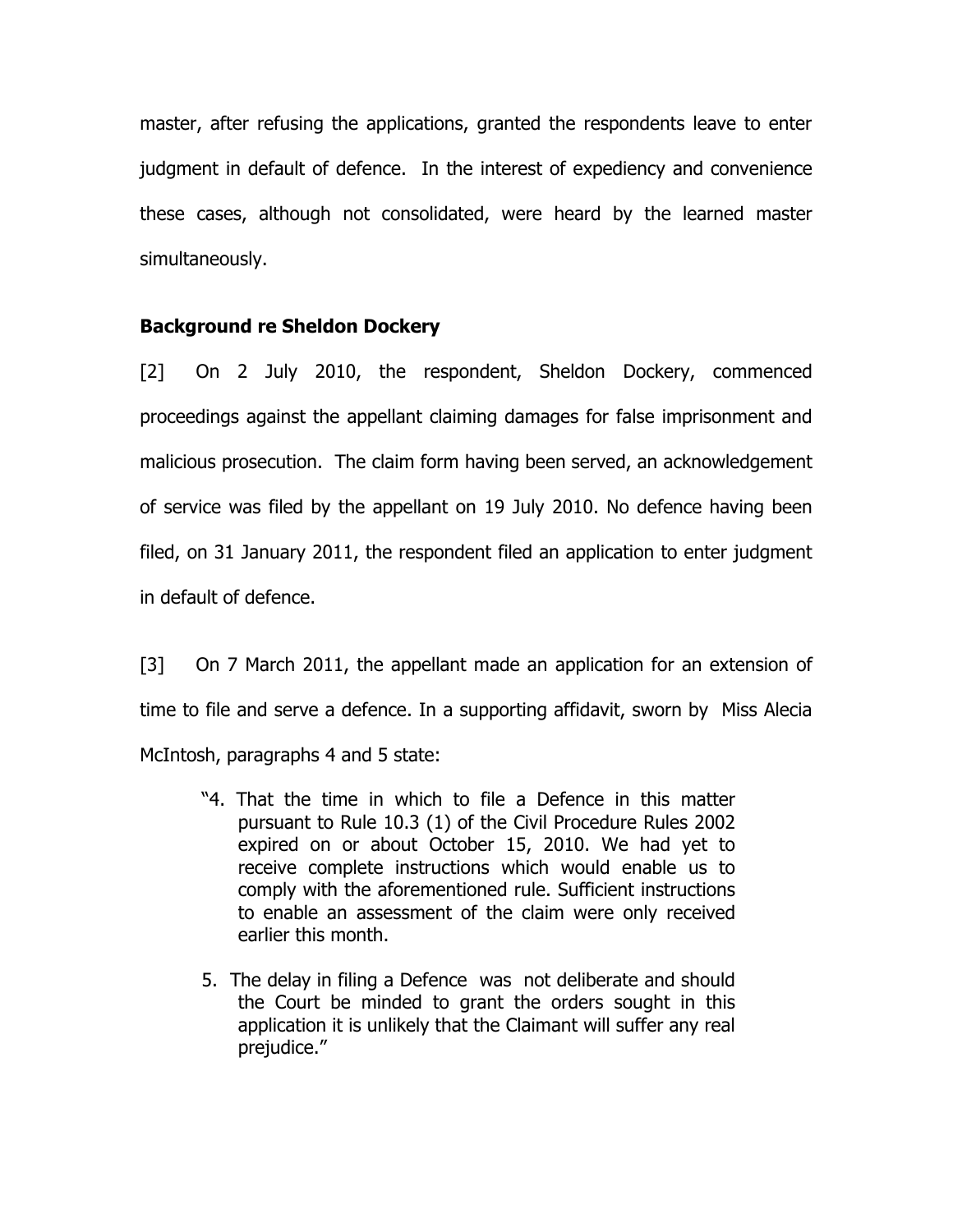[4] On 10 June 2011, the appellant, through Miss McIntosh, filed a supplemental affidavit exhibiting a draft defence. Paragraphs 2 and 3 state:

> "My knowledge of the facts and matters deponed herein is taken from the file held at the Attorney General's Chambers and is true in so far as it is in my personal knowledge and where it is not in my personal knowledge it is true to the best of my knowledge, information and belief.

> I crave this Honourable Court's indulgence to refer to the Affidavit of Alicia E. McIntosh in Support of Notice of Application for Court Orders filed May 31, 2011, seeking leave to file a Defence herein out of time. Further to that Affidavit a copy of the draft Defence is attached hereto as exhibit "AEM-1."

It appears that the applications for extension of time and for default judgment

were also heard simultaneously.

- [5] The appellant filed the following grounds of appeal:
	- "1. The Learned Master erred when she held that the draft defence contained no triable issues on its face.
	- 2. The Learned Master erred when she failed to give due regard to the overriding objective.
	- 3. The Learned Master erred when she determined that the inability to obtain complete instructions amounted to no excuse at all for the delay in filing a defence."

# Background re Roshane Dixon

[6] On 25 March 2011, the respondent, Roshane Dixon, instituted proceedings against the appellant claiming damages for assault and battery. The claim form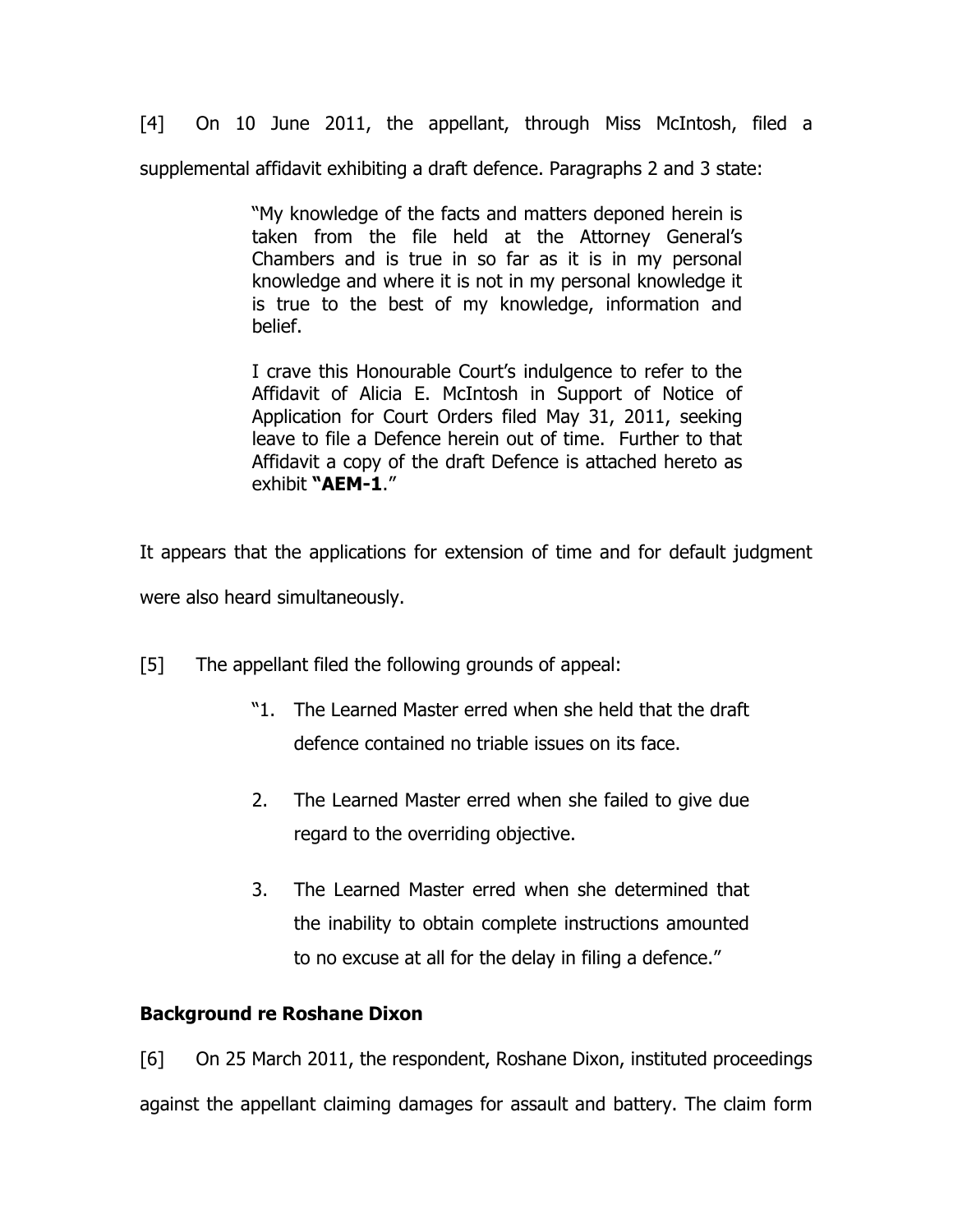and particulars of claim were duly served on the appellant on 23 March 2011. On 8 April 2011, the appellant filed an acknowledgment of service. Having neglected to file a defence within the prescribed time, the appellant, on 9 May 2011, sought leave to file and serve defence out of time. On 3 June 2011, the respondent made an application for leave to enter judgment in default of defence. This was supported by an affidavit by him. The latter application was fixed for hearing on 21 September 2011.

[7] On 23 June 2011 an affidavit sworn by Miss McIntosh was filed in support of the appellant's application. The contents of paragraphs four and five of that affidavit are almost identical to paragraphs 4 and 5 of that filed in support of the application in Dockery's case. A draft defence, which was exhibited to an affidavit by Miss McIntosh, filed on 21 September 2011 was also before the learned master.

- [8] The following grounds of appeal were filed:
	- "1. The Learned Master erred when she held that the criteria set out in the relevant case law were not satisfied.
	- 2. The Learned Master erred when she held that the criteria set out in the *Civil Procedure Rules 2002* were not satisfied.
	- 3. The Learned Master erred when she failed to give any or give due consideration to the Defendant's draft defence.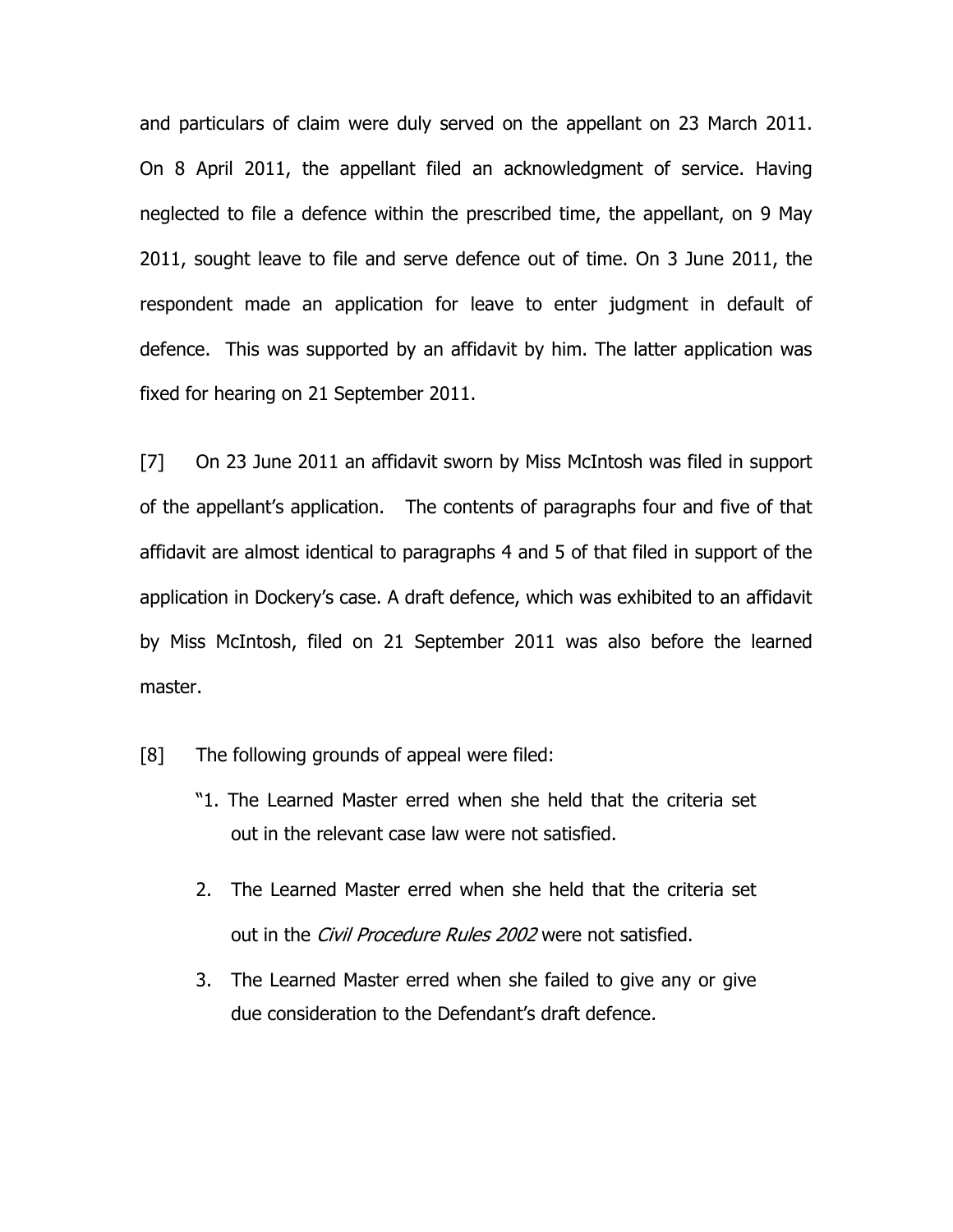4. The Learned Master erred in her interpretation of the relevant case law and Civil Procedure Rules."

#### **Submissions**

[9] Similar submissions were made by counsel on both sides, in respect of each case.

[10] Miss McIntosh submitted that the appellant has a good defence, one which is arguable and has a good prospect of success. It was her further submission that the learned master failed to disclose whether consideration was given to the proposed defences. Citing *Fiesta Jamaica Ltd v National Water* **Commission** [2010] JMCA Civ 4, in which this court approved a dicta of Lightman J in the case of *Commissioner of Customs and Excise v* **Eastwood Care Homes** [2001] EWHC Ch 456 as to the criteria to be adopted in an application for an extension of time, she submitted that in **Fiesta**, the court was of the opinion that even where there is insufficient reason for the delay the court should give consideration as to whether in the interest of justice, the proposed defence is arguable. The delay, she argued, could not be regarded as inordinate and in the interest of justice, even where the reasons for the delay are insufficient, the court should have regard to the merits of the defence.

[11] The learned master, she argued, failed to consider that any prejudice caused by the delay could have been remedied by an award of costs.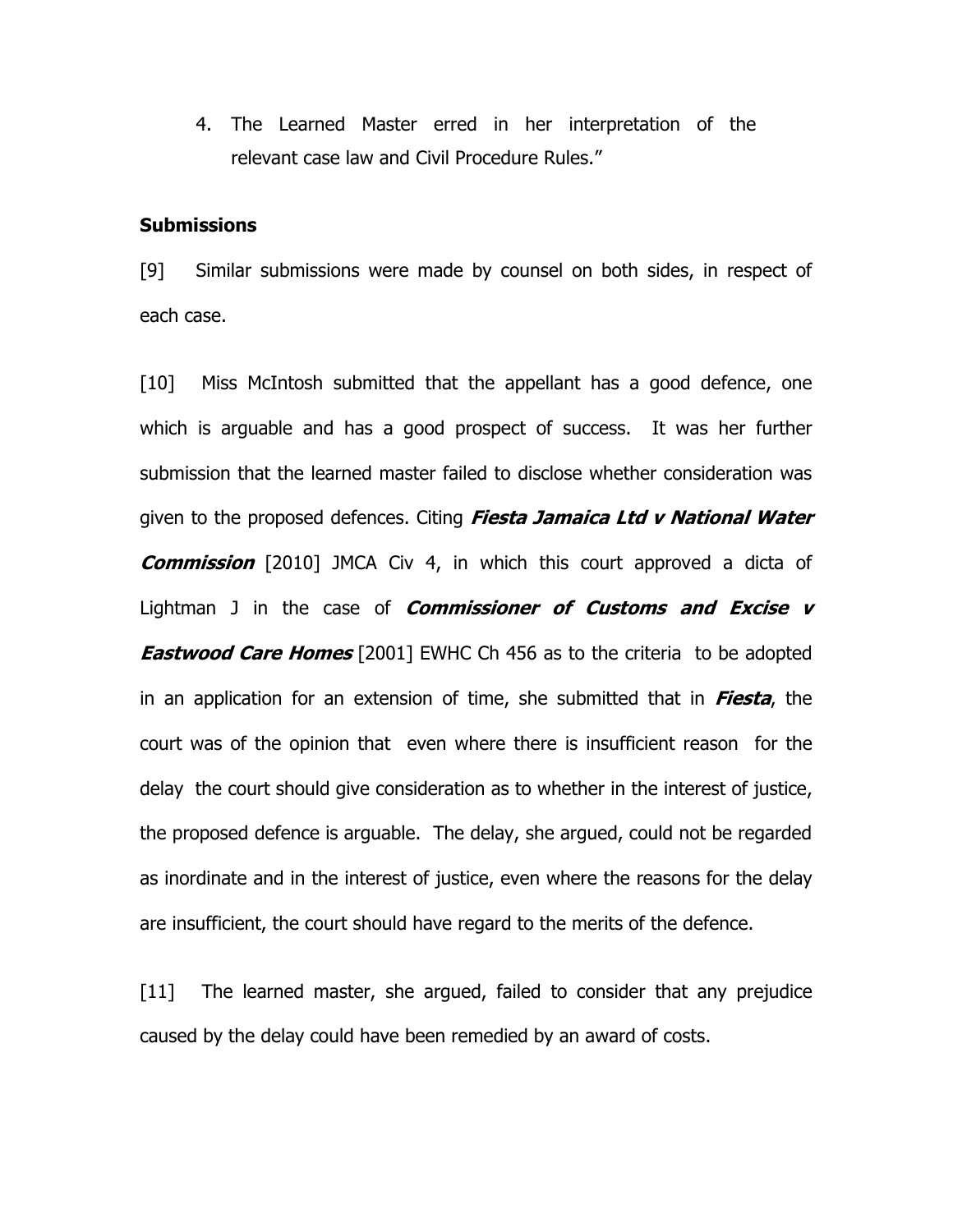[12] Mrs Taylor-Wright submitted that the learned master correctly found that the appellant had not met the criteria for an extension of time and he had not, in his grounds of appeal shown any proper basis upon which the learned master could have exercised her discretion in his favour.

[13] Counsel further contended that no explanation had been given by the appellant for his failure to file his defence in compliance with the rules. She argued that there is a delay in filing the defences and further, no reason has been proffered by the appellant for his failure to do so within the prescribed time. She cited the case of *Peter Haddad v Donald Silvera* SCCA No 31/2003 delivered on 31 July 2007, in support of her submission and made reference to the following extracts from it:

> "The Court has an untrammelled discretion. This discretion must be exercised judicially. There must be some material upon which the Court can exercise its discretion (see **Patrick v Walker**)  $[(1969) 11$  JLR 303]. The question is, In what circumstances should the court extend the time for compliance with a rule? …" (page 8)

At pages 11-12, the court said:

"The authorities show that in order to justify a court in extending time during which to carry out a procedural step, there must be some material on which the court can exercise its discretion. If this were not so then a party in breach would have an unqualified right for an extension of time and this would seriously defeat the overriding objectives of the rules."

[14] Mrs Taylor-Wright continued by saying that the court, in **Haddad v Silvera,** adopting the principle in **Revici v Prentice Hall Inc** [1969] 1 WLR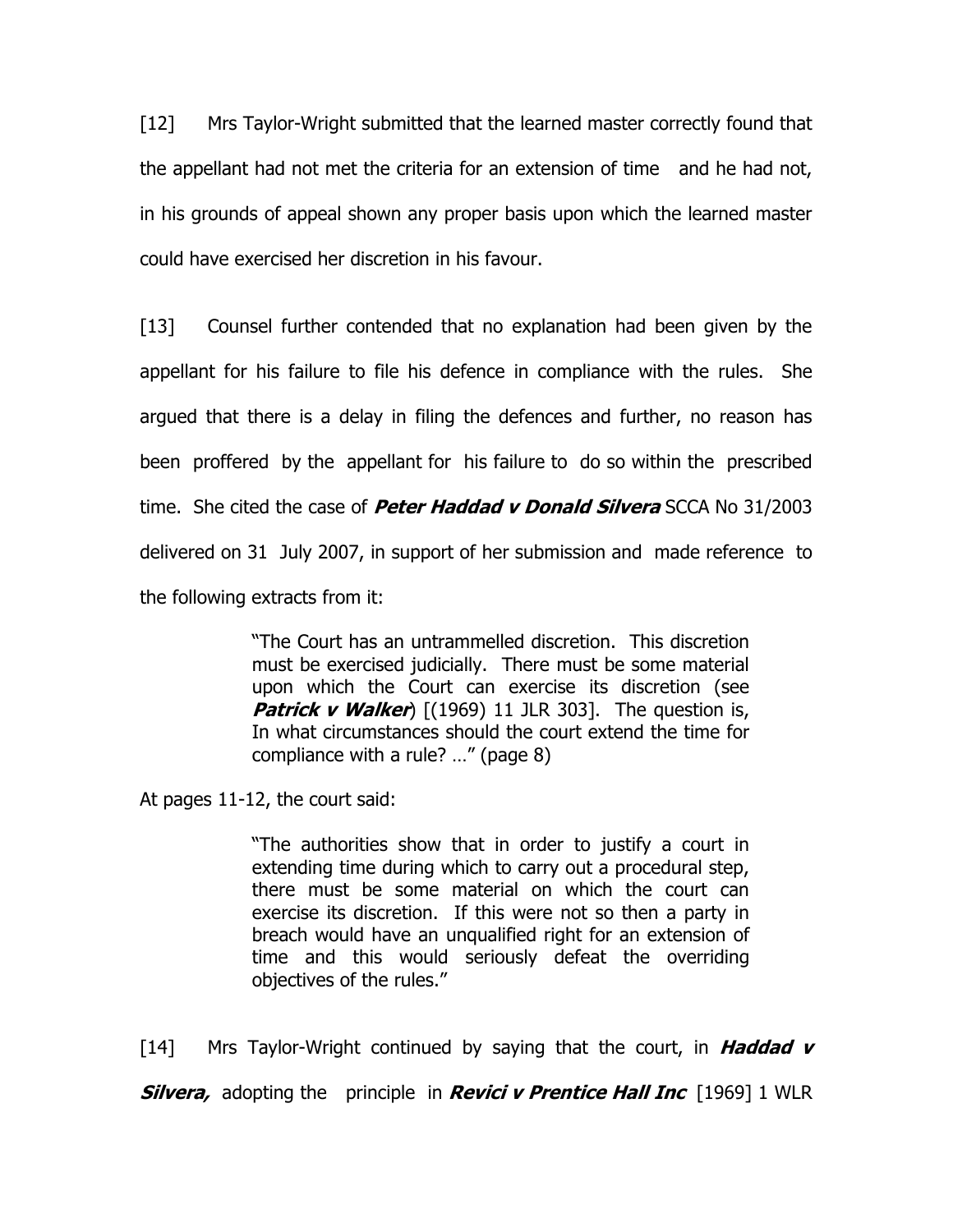157; [1969] 1 All ER 772, was of the view that payment of the costs does not give a dilatory applicant a right to an extension of time.

[15] Counsel further submitted that having regard to the overriding objective, an application for an extension of time ought to be made promptly. The failure to get instructions, she argued, is an inadequate excuse for the delay. The appellant having not given an explanation for failure to seek extension of time is fatal, she contended.

#### Analysis

[16] In dealing with Sheldon Dockery's claim, the learned master found that it was unacceptable that approximately 10 months had expired after the claim form and particulars of claim had been served and seven months and two weeks had passed after the expiry date of the filing of the defence. She stated that a substantial reason must be given for the failure to comply with the rule but none was given. She found that Miss McIntosh's affidavit did not give a reason for the failure to obtain instructions before May 2011. It was also her finding that Miss McIntosh had not stated what attempts had been made to get the further instructions. She went on to adopt the court's view in Haddad v Silvera that costs cannot be employed as a salve to relieve prejudice. She found that there was no merit in the defence as it mainly denies the claim of false imprisonment and that the respondent sustained injuries. She adopted the reasoning in **Haddad v Silvera** as to the effect of the delay, within the context of the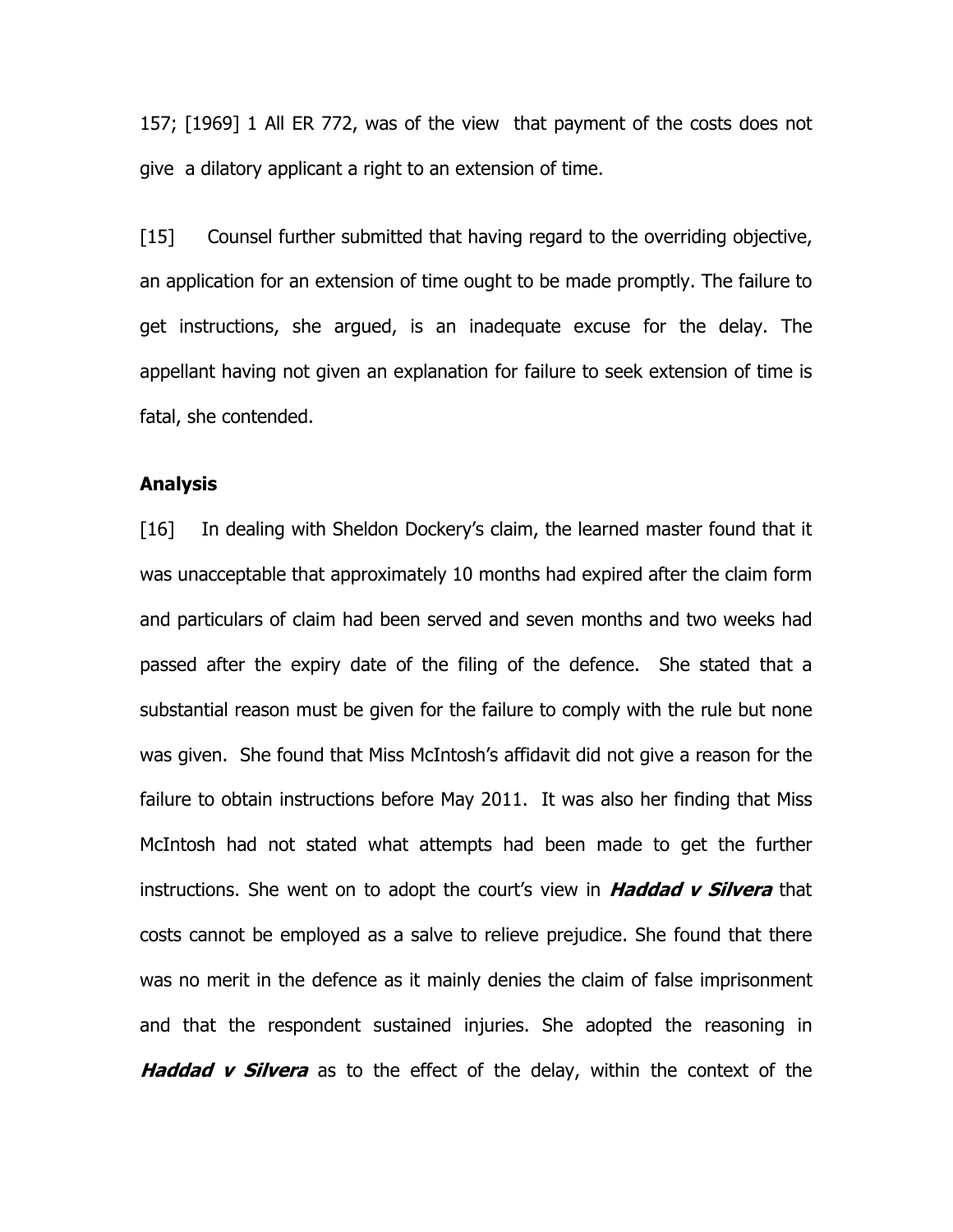interests of justice. Although she did not expressly speak to her findings in respect of Roshane Dixon's claim, in light of her decision, it can reasonably be inferred that she had applied the same principles in dealing with the appellant's application.

[17] The court is endowed with discretionary powers to grant an extension of time but will only do so where it is satisfied that there is sufficient material before it which would justify it in so doing. In **Strachan v The Gleaner Company** Motion No 12/1999 delivered 6 December 1999, Panton JA (as he then was) outlined the following factors which a court takes into consideration in the exercise of its discretion on an application for an extension of time:

- "(i) the length of the delay;
- (ii) the reasons for the delay;
- (iii) whether there is an arguable case for an appeal and;
- (iv) the degree of prejudice to the other parties if time is extended."

He further said that:

"Notwithstanding the absence of a good reason for delay, the Court is not bound to reject an application for a extension of time, as the overriding principle is that justice has to be done."

[18] It cannot be denied that rule 1.1 of the CPR under which the appellant seeks assistance, imposes an obligation on the court to deal with cases justly. In order to give effect to the overriding objective, under the rule, the court, in its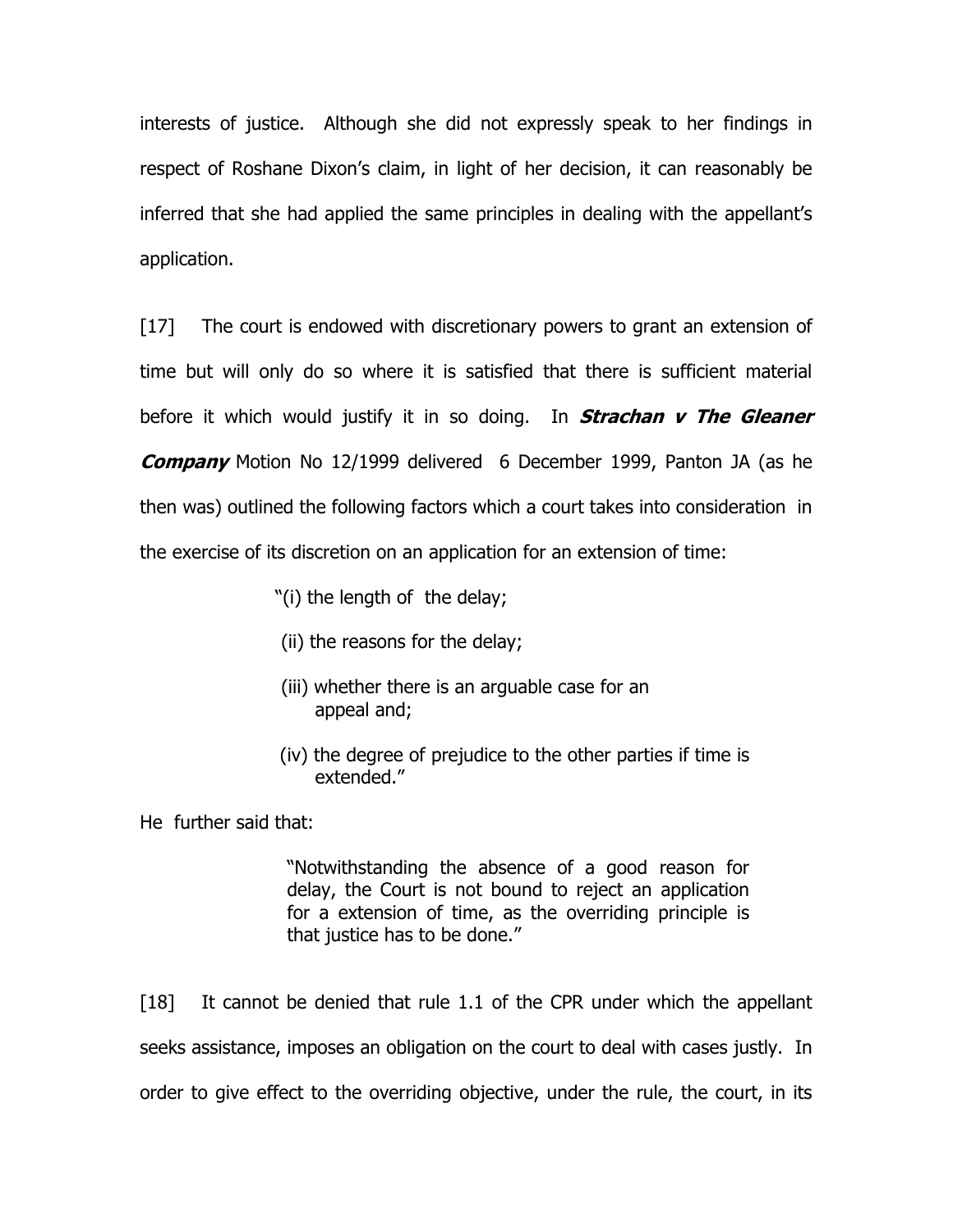application and interpretation of the rules, must ensure as far as is practicable that cases are dealt with fairly and expeditiously. The court, in considering what is just and fair looks at the circumstances of the particular case. In an application for an extension of time, the delay and the reasons therefor are the distinctive characteristics to which the court's attention is initially drawn. It cannot be too frequently emphasized that judicial authorities have shown that delay is inimical to the good administration of justice, in that it fosters and procreates injustice. It follows therefore, that in applying the overriding objective, the court must be mindful that the order which it makes is one which is least likely to engender injustice to any of the parties.

[19] The first issue to be addressed relates to the length of the delay in making the applications. In Dixon's claim, the appellant did not make his application until approximately one month after the time for filing the defence had expired. In Dockery's claim more than seven months had expired before the appellant sought to make his application. In Dixon's claim, the delay was not long. This cannot be said to be true in Dockery's case. However, in either case, the length of the delay cannot be regarded as being determinative of the issue.

[20] The further question now arising is whether the excuse given by the appellant for the delay can be treated and accepted as satisfactory. It is perfectly true that this court, has in cases, including *Fiesta*, and *Haddad v Silvera*, pronounced that some reason for the tardiness must be given, even if it is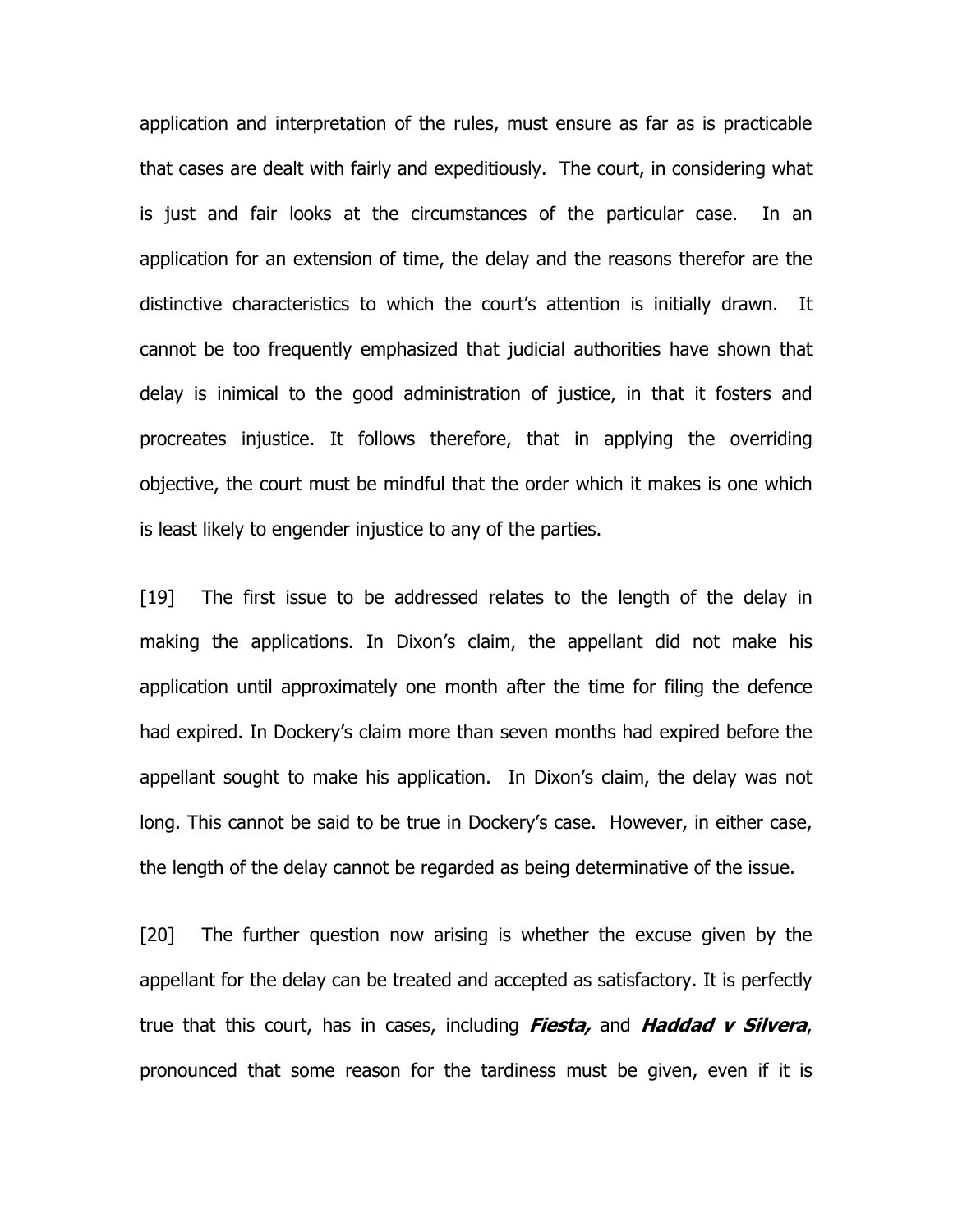insufficient. The proposition that the inadequacy of a reason does not in itself prevent the court from assisting a tardy applicant does not mean that the court will look with favour upon such an applicant in all cases. Failure to act within the requisite period is a highly material criterion, as Smith JA stated in Haddad v **Silvera**. The weaker the excuse, the less likely the court will be inclined to countenance a tardy applicant who seeks the court's aid to extend time.

[21] In both claims, the reasons advanced were stated to be the lack of complete instructions to assess the claim. The bare statement that the delay was due to the inability of the appellant to obtain adequate instructions to assist in complying with the requisite rule is highly unsatisfactory. This cannot be regarded as a proper explanation for the delay. Having received inadequate instructions, it was incumbent upon the appellant to have pursued the request for any additional information needed with due dispatch.

[22] The learned master was correct in finding that the appellant had not proffered a good reason for the delay. It is without doubt that the material placed before her, in explaining the tardiness of the appellant, was not enough to have moved her to be sympathetic to his application.

[23] The appellant complained that the learned master did not, or did not adequately, address the matter of the merits of the defences. In dealing with the issue of the merits to Dockery's claim, she rejected the proposed defence, by finding that it contained denials in respect of the false imprisonment and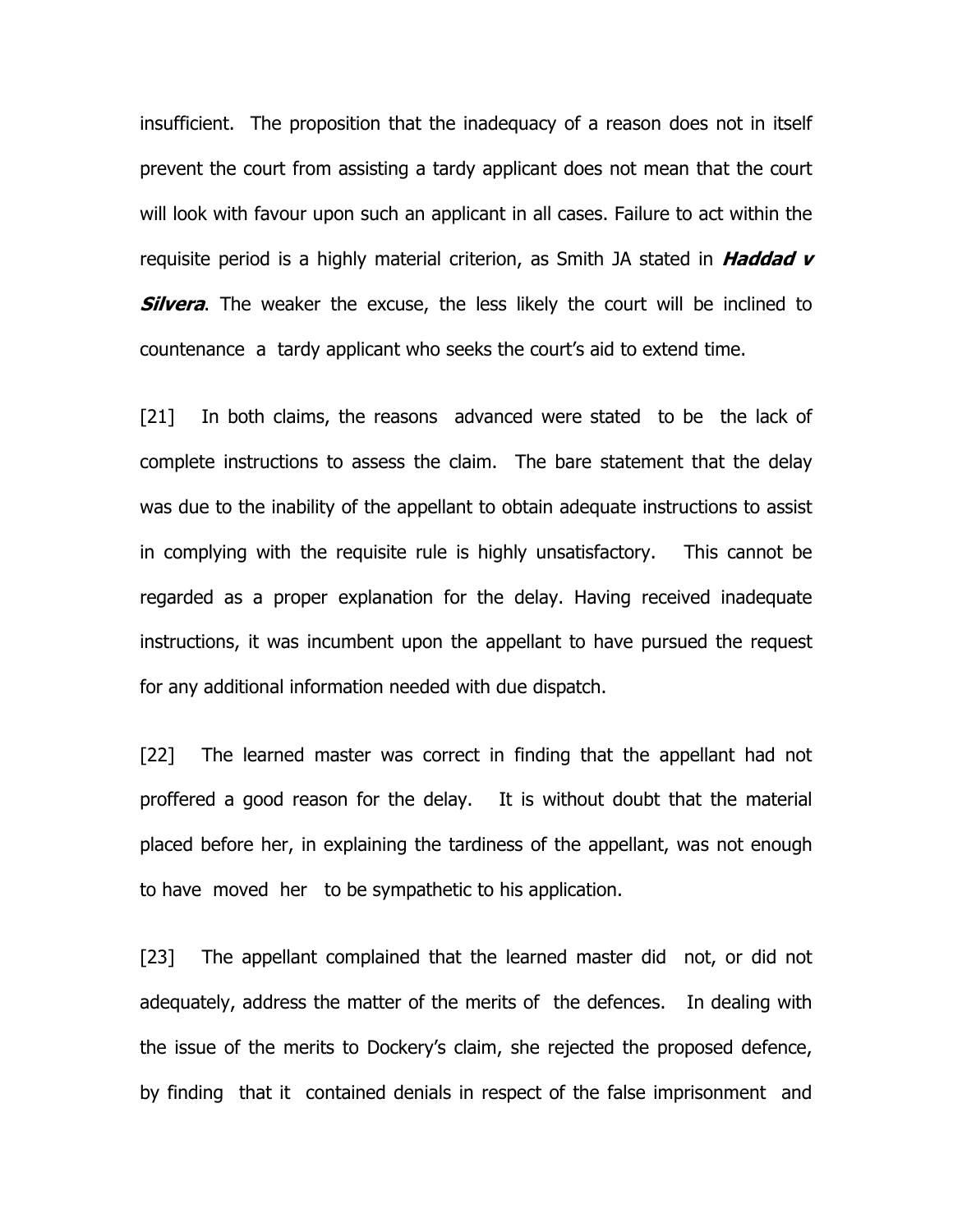the injuries suffered by that respondent. In our view, this finding, does not in itself, show that the proposed defence against Dockery's claim was unmeritorious.

[24] The learned master, ought to have considered the proposed defence against Dockery's claim in its entirety, in order to ascertain whether it raises proper answers to the respondent's claim. In his claim, Dockery averred that, having been informed that he was wanted by the police, on 5 August 2003, he attended the Black River Police Station accompanied by his attorney-at-law where he was questioned by Corporal Dave Bell, whom he informed that he was not the driver of a particular motor vehicle, on 4 August 2003. The police officer, he alleged, refused to look at a contract which shows that he had rented the vehicle to one Wayne Brown. Thereafter, he averred that Corporal Bell falsely instituted criminal charges against him which terminated in his acquittal. He further alleged that the evidence against him was fabricated by Corporal Bell.

[25] In the proposed defence, the appellant stated that on 4 August 2003, the respondent was observed driving a motor vehicle and when ordered by the police to stop, he refused to do so. His failure to obey, it is alleged, resulted in a chase, following which, the vehicle was found abandoned with vegetable matter resembling ganja in it. It has been further alleged that the respondent's acquittal was on a technical point of law and not that the facts were fabricated.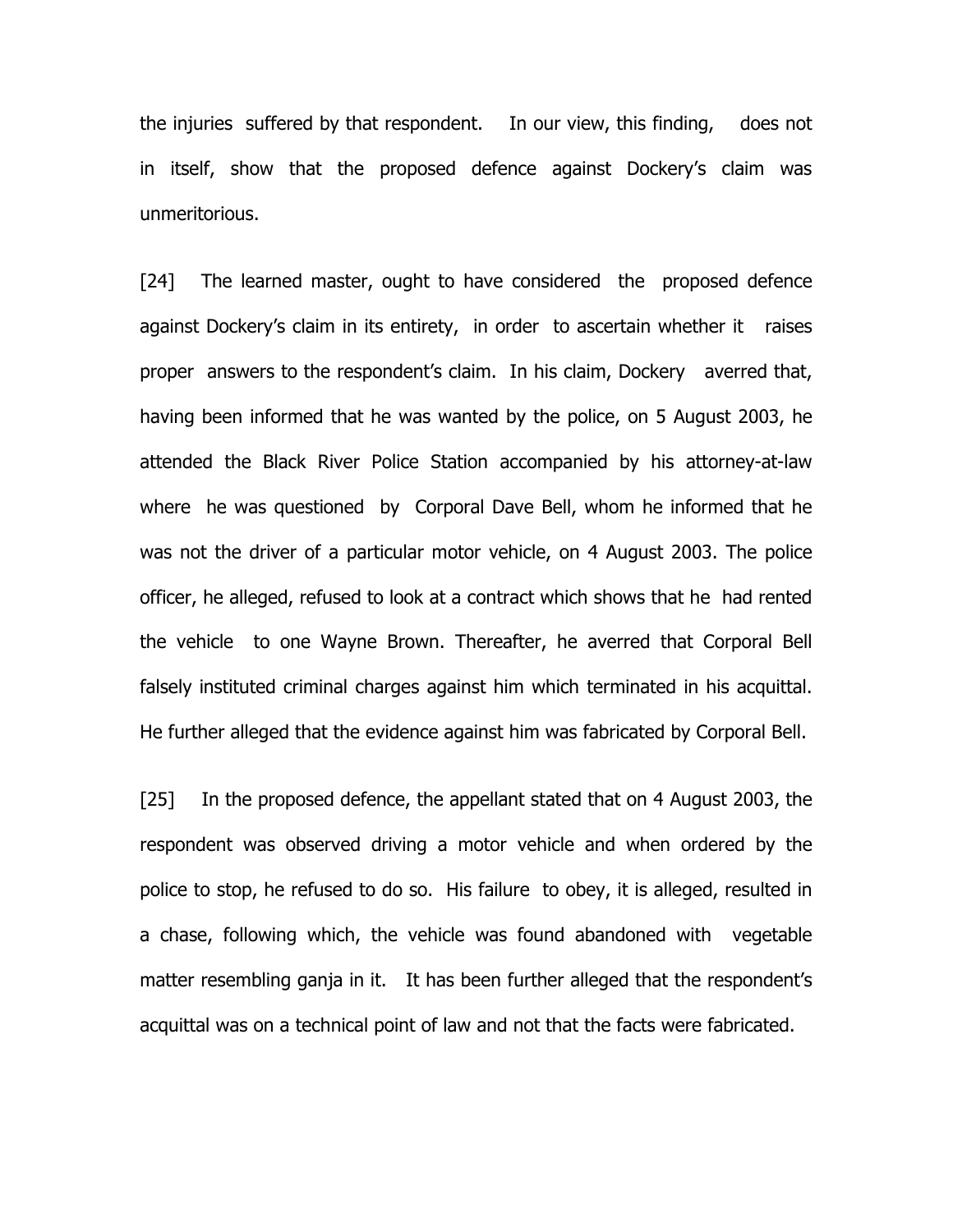[26] The respondent was convicted in the Resident Magistrate's Court for Saint Elizabeth for the possession of ganja, dealing in ganja and trafficking ganja. He was acquitted on appeal. It could be said that, on the face of it, the appellant had raised a substantial answer to this respondent's claim.

[27] In our opinion, there is clearly some substance to the defence. This however, does not mean that the appellant would be entitled to have time extended to file his defence. The opportunity to pursue his defence would be available to him only if all the other requisite criteria for an extension of time are fulfilled.

[28] The learned master did not treat with the defence in Dixon's case. In his claim, Dixon averred that on 1 January 2001, while walking along a beach, the servants or agents of the appellant shot him, causing him to sustain serious injuries, as a result of which, he was hospitalized. While in hospital, he was handcuffed to a bed. After being discharged from the hospital, he was held in custody for three days and was subsequently released without being charged with any offence.

 [29] The proposed defence contains denials as well as averments, none of which answers the respondent's claim. It is of significance that the police denied shooting the respondent, yet he remained handcuffed in the hospital, was taken from the hospital by them, placed in custody and was subsequently released. Clearly, the appellant's defence is without merit.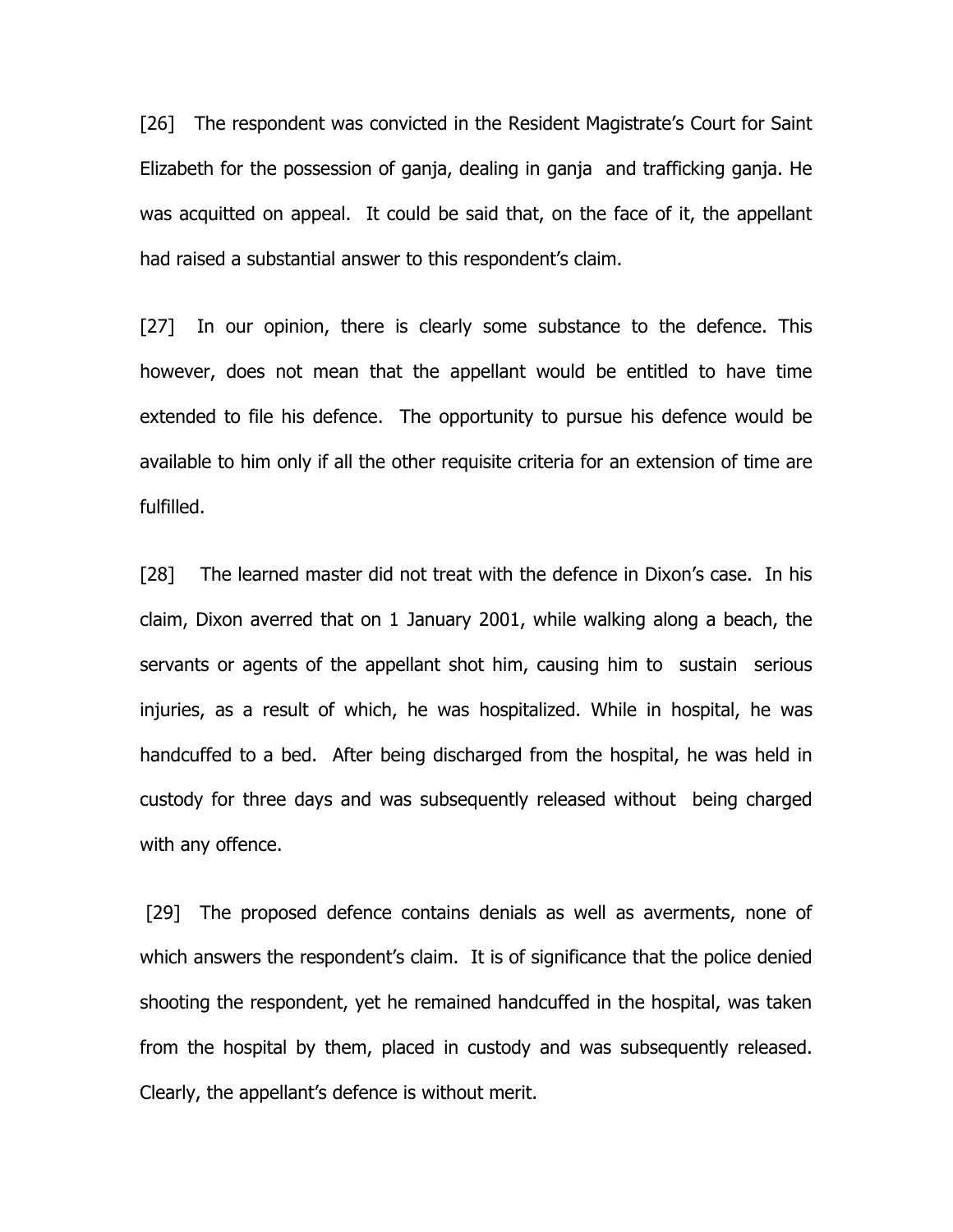[30] So far as prejudice is concerned, in speaking to the issue, in paragraph 5 of her affidavit, Miss McIntosh said:

> " 5. The delay in filing a Defence was not deliberate and should the Court be minded to grant the orders sought in this application it is unlikely that the Claimant will suffer any real prejudice."

[31] As pronounced in **Haddad v Silvera**, the payment of costs does not ameliorate any hardship which would be encountered by a party in circumstances of delay. The respondents have filed their claims against the appellant and are desirous of having the matter concluded by the court. In each case, leave has been granted for a judgment in default of defence to be entered against the appellant. Any attempt to deprive the respondents of their right to proceed with their claim, in these circumstances, would be unduly prejudicial to them. An order for an extension of time would preclude them from proceeding to take steps to realize the fruits of their judgments. In such circumstances, compensation by way of costs would not be an option.

[32] In keeping with its duty to regulate the pace of litigation, the court has adopted a strict approach in giving consideration to an application for an extension of time, especially in circumstances where a poor excuse or no excuse has been advanced for a delay with complying with the rules. In **Port Services** Ltd v Mobay Undersea Tours Ltd and Fireman's Fund Insurance Co SCCA No 18/2001 delivered on 11 March 2002, Panton JA (as he then was) speaking to the court's reluctance to assist tardy litigants, said: